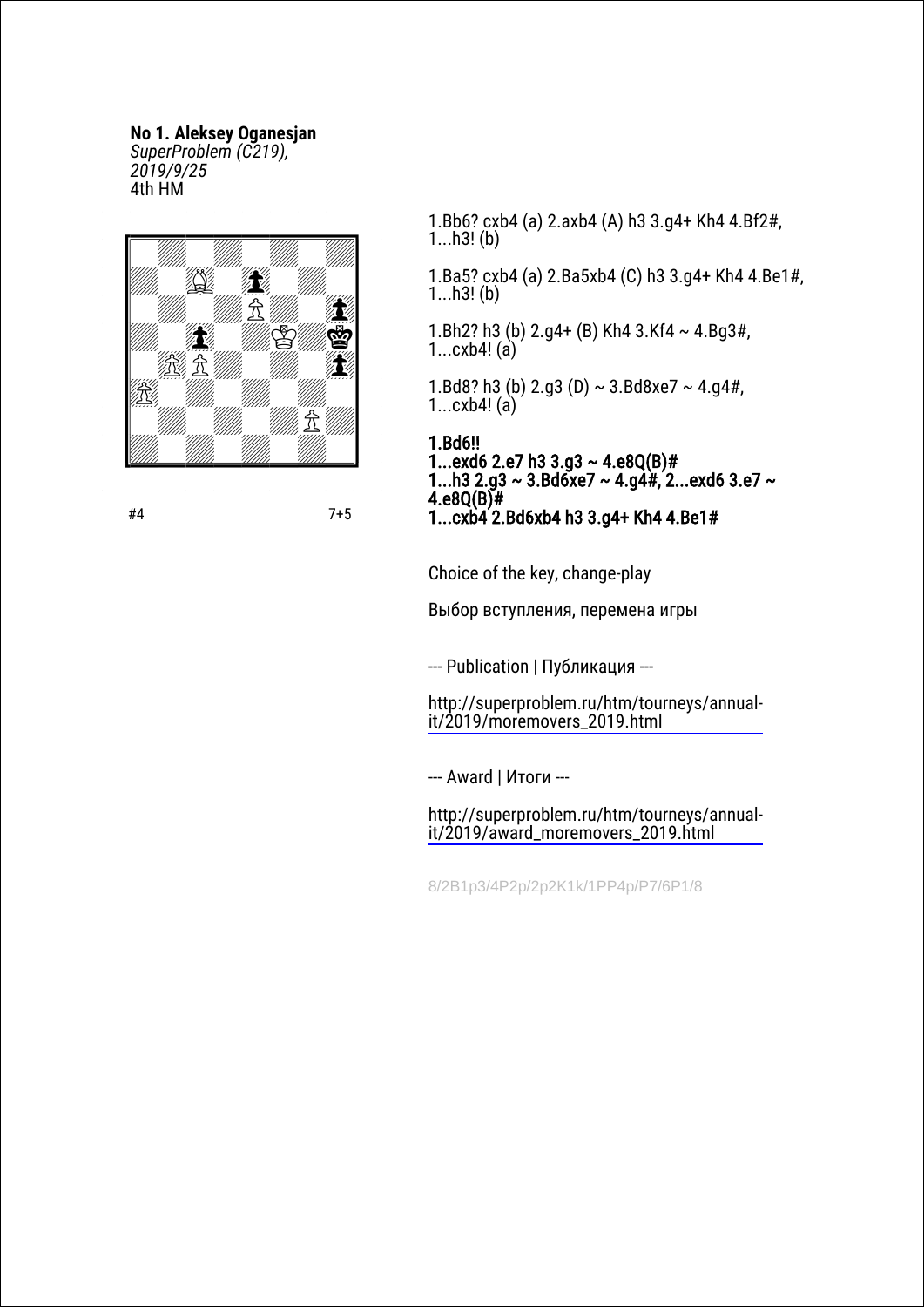#### **No 2. Aleksey Oganesjan**

*StrateGems (89/M1639), 2020* Сomm.



1.cxb6+! (axb6+?) 1**...**Kc8 2.Qf8+ Rd8 3.Qxf5+ Rd7 4.Qf8+ Rd8 5.Qxg7 Rd7 6.Qg8+ Rd8 7.Qxg4+ Rd7 8.Qg8+ Rd8 9.Qxh7 Rd7 10.Qh8+ Rd8 11.Qxh3+ Rd7 12.Qf5! zz с5 13.Qxc5+ Kd8 14.Qf8# (13...Rc7 14.Qxc7#)

1.axb6+? ... 12.Qf5 a5!

Choice of the key with far foresight effect Systematic movement Virage with switchbacks Model mate

Выбор вступления с эффектом дальнего предвидения Систематическое движение Вираж с возвратами Правильный мат

--- Publication | Публикация ---

StrateGems, No 89, page 20

--- Award | Итоги ---

StrateGems, No 93, page 8

K7/1pkrQ1pp/ppp5/P1P2p2/6p1/7s/8/8

#14 4+11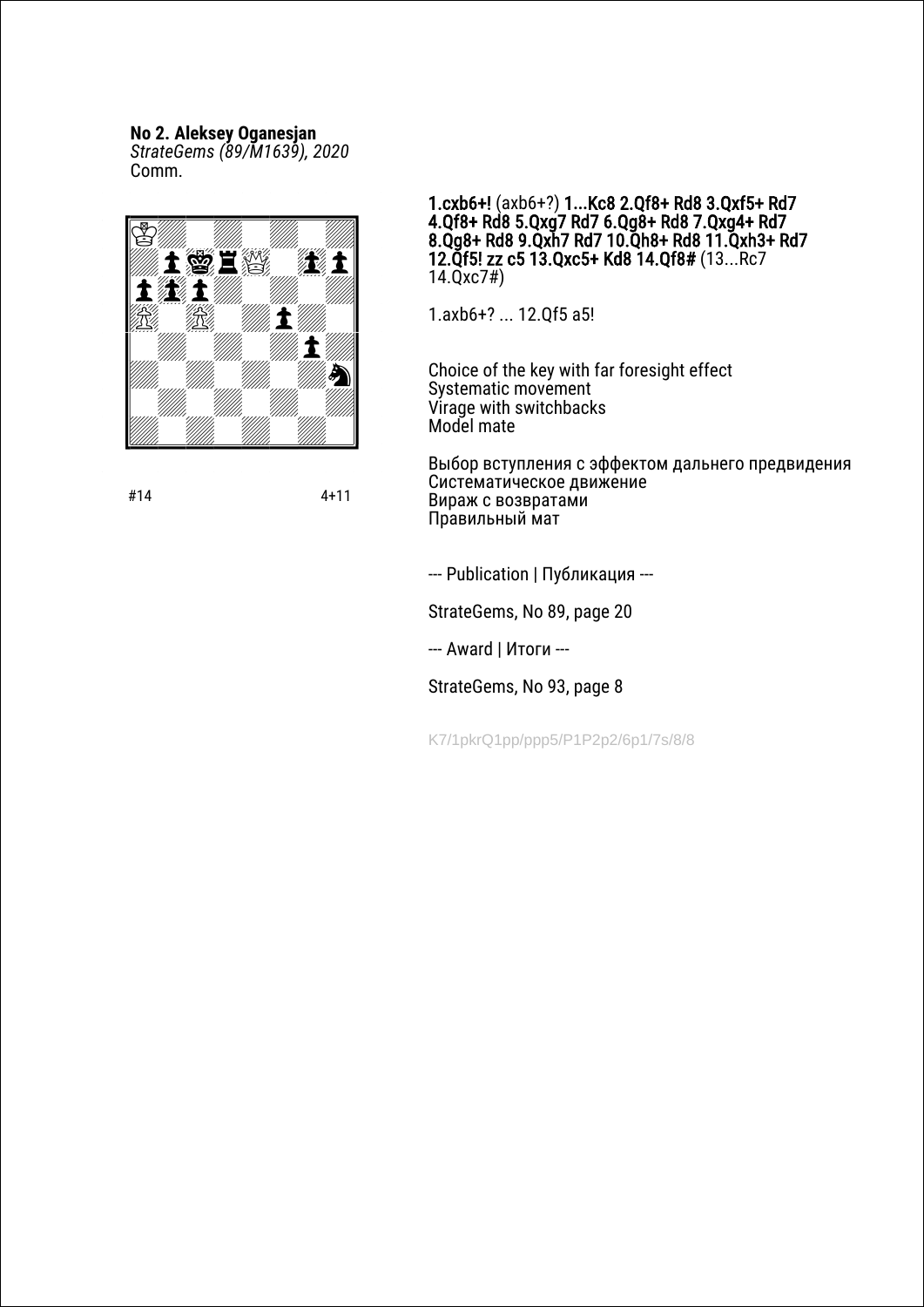**No 3. Aleksey Oganesjan** *64 - ШАХМАТНОЕ ОБОЗРЕНИЕ (64 - Shahmatnoe obozrenie) (02), 2020* Special HM



1.Rb1? Bf8 2.Rb4! Sc3 3.dxc3 – 4.Ra4#, 1...Bb2! 2.Rxb2 Sc3! 3.Rb4 Sxb5

1.d4? Bf8 2.Sa1 Bxa3 3.Rc4 Sc3(b2)/Bb4 4.Sb3#, 1...Sc3!

1.Sd4? Bxd4 2.Rc4 Sb2! 3.Rxd4 Sc4!

1.Sa1!! Bxa1 2.Rc4 Sb2 3.Rb4! zz S~ 4.Ra4#  $(2...Sc3 \, 3.dxc3 \sim 4.Ra4\#)$ 

Seeberger incarceration Choice of the key

Замурование Зеебергера Выбор вступления

--- Publication | Публикация ---

64 - ШАХМАТНОЕ ОБОЗРЕНИЕ (64 - Shahmatnoe obozrenie), 02/2020, page 56, problem № 4

--- Award | Итоги ---

64 - ШАХМАТНОЕ ОБОЗРЕНИЕ (64 - Shahmatnoe obozrenie), 02/2021, page 94

8/6b1/2K5/kB6/8/P7/2SP4/2Rs4

#4 6+3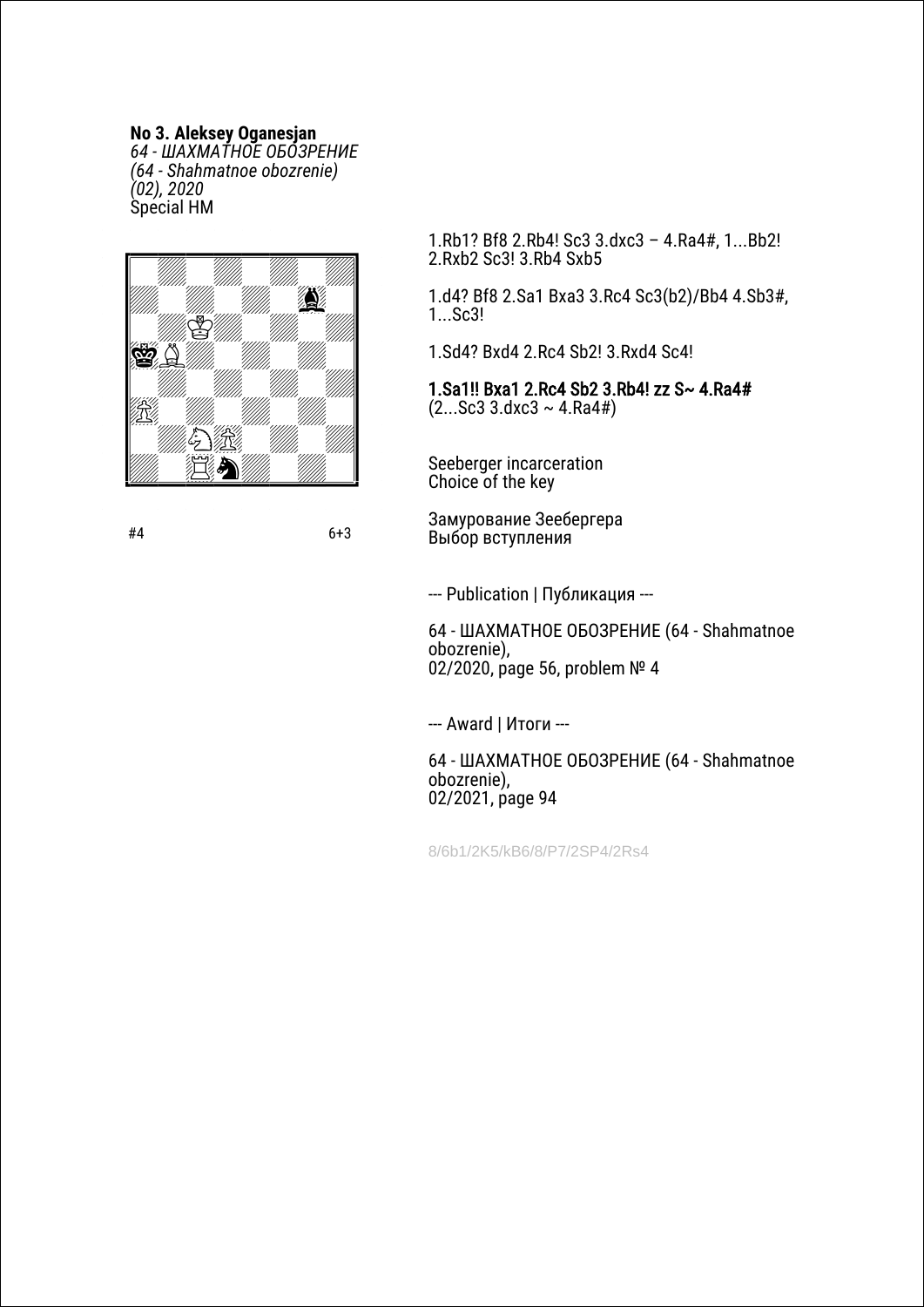# **No 4. Aleksey Oganesjan**

*Pobeda-75 JT, 2020* HM



1.Kc2? h5! 2.b4 h4 3.b5 h3 4.b6 h2 5.b7 h1Q! 6.b8Q – 7.Qb2#, 6...Qh7+!

## 1.f5! exf5

 $[1...h5 2.6 e$  exf6 3.exf6 - #7]

 $2.Kc2 \sim 3.b4 \sim 4.b5 \sim 5.b6 \sim 6.b7 \sim 7.b80 \sim 8.0b2#$ 

Monkey theme in refutation of the try - excelsior with Queen's switchback on Pawn's initial square.

Обезьянья тема в опровержении ложного следа эксцельсиор с возвратом превращённого ферзя на исходное поле пешки

--- Publication | Публикация -- https://ruchess.ru/upload/iblock/d39/ [d39587331cc31cc014135c4084d9a285.pdf](https://ruchess.ru/upload/iblock/d39/d39587331cc31cc014135c4084d9a285.pdf) (page 16)

8/4p2p/4p3/4P3/5P2/1K2pP2/pP2P3/ks3R2

#8 7+7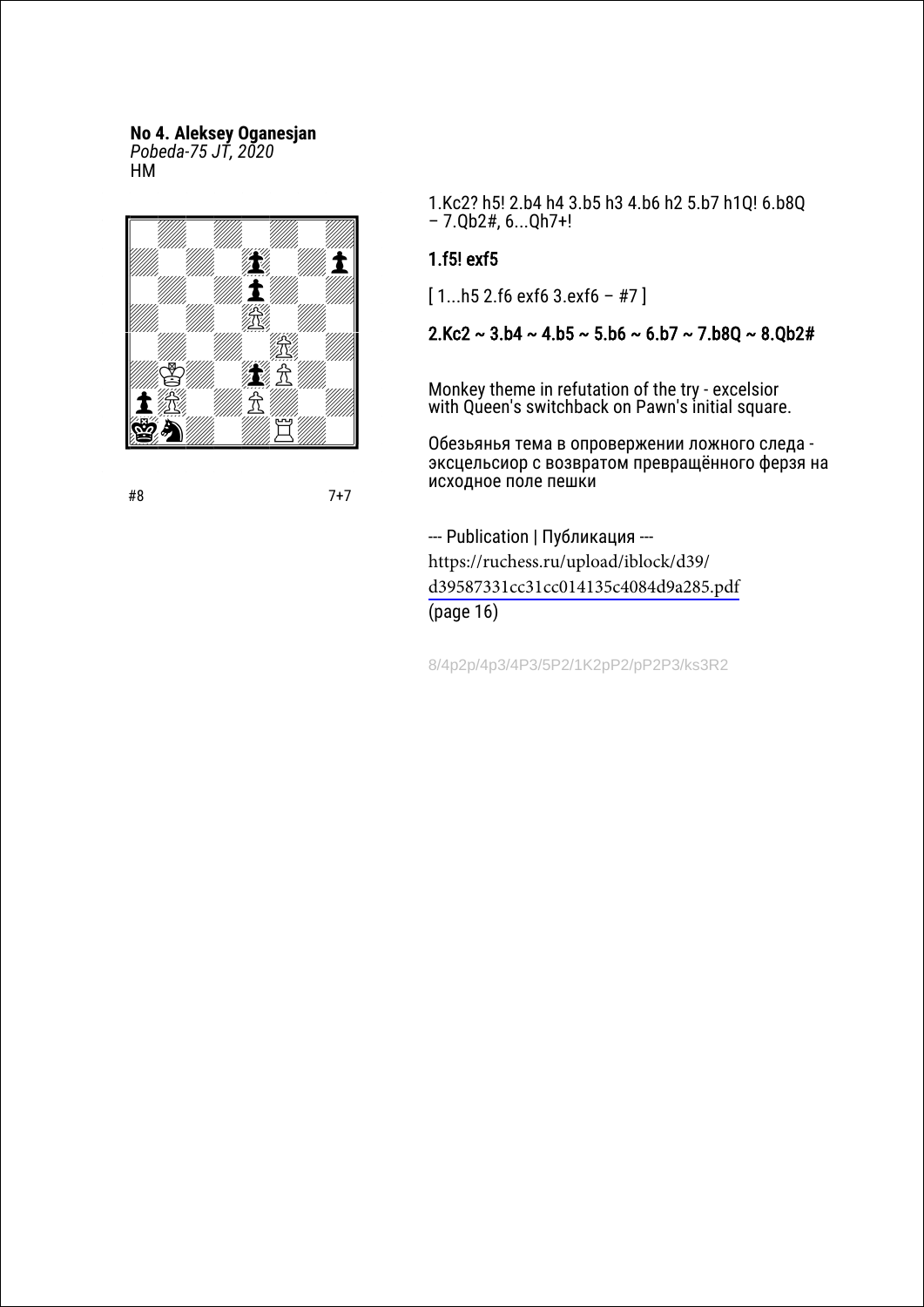### **No 5. Aleksey Oganesjan**

*64 - ШАХМАТНОЕ ОБОЗРЕНИЕ (64 - Shahmatnoe obozrenie) (12/103), 2019*



#### 1.f8Q! Bxd4 2.Qxb4! 2...Bh8 3.Qg5! B~ 4.QxB# 2...Be5 3.Qh6! B~  $4.QxB#$

Variety of Loyd's "Love chase" – two Dames (Queens) catch an Officer (Bishop) without attacking him

Вариация лойдовской погони любви – две дамы (ферзя) ловят офицера (слона) без нападения на него

--- Publication | Публикация ---

64 - ШАХМАТНОЕ ОБОЗРЕНИЕ (64 - Shahmatnoe obozrenie), 12/2019 page 84, problem 103

7b/5P2/4P1Q1/8/1p1P4/3p4/p2P4/k1K5